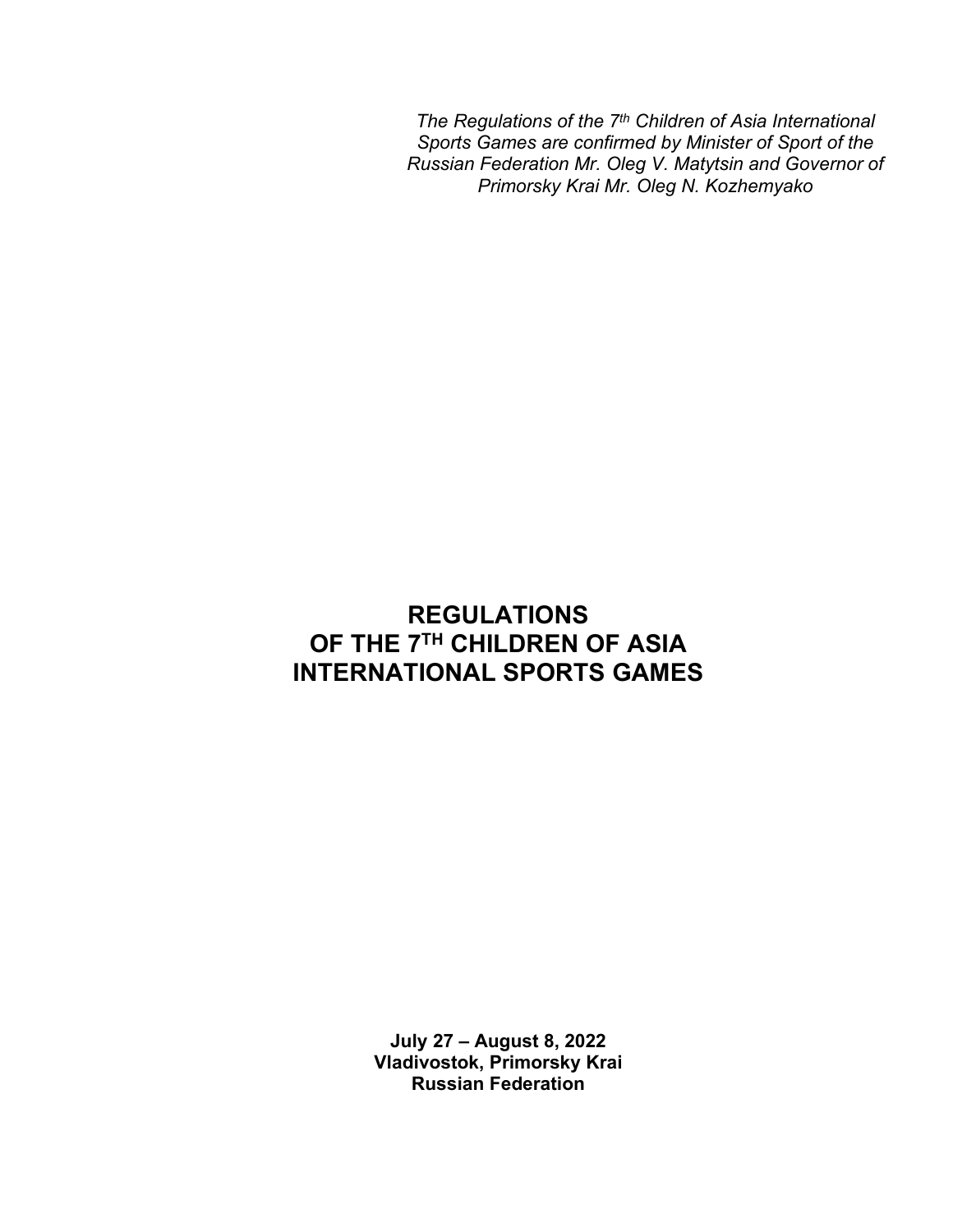### **I. GENERAL PROVISIONS**

The  $7<sup>th</sup>$  Children of Asia International Sports Games (hereinafter referred to as the Games) are conducted with the aim of promoting ideas of the Olympic movement, development of children and youth sports and strengthening of international sports cooperation in compliance with the Concept of the Children of Asia International Sports Games approved by the Children of Asia Games International Committee, the Agreement on cooperation in preparation and holding of the 7<sup>th</sup> Children of Asia International Sports Games 2022 signed on 13.10.2021 between the Government of Primorsky Krai and the ANO "Children of Asia Games International Committee, the Agreement on preparation and holding the 7<sup>th</sup> Children of Asia International Sports Games 2022 signed on 09.11.2021 between the Children of Asia Games International Committee and the Autonomous non-profit organization "Directorate for holding the 7<sup>th</sup> Children of Asia International Sports Games" (hereinafter referred as the Directorate).

#### **The main objectives of the Games are:**

- − strengthening of friendship between children of the countries of the Asian Continent and regions of the Russian Federation;
- − mastering of sports skills;
- − identification of the best athletes for the national Olympic team reserves of the countries of the Asian Continent and the Russian Federation;
- − development and promotion of physical culture and sports;
- − development and promotion of traditional sports of the peoples of the Asian continent.

#### **II. DATES AND VENUES**

The Games are held on **July 27 – August 8, 2022** in Vladivostok of Primorsky Krai, Russian Federation.

Day of arrival – **July 27, 2022**. Day of departure – **August 8, 2022.**

#### **III. ORGANIZERS**

The organizer of the Games on the territory of the Russian Federation is the Government of Primorsky Krai of the Russian Federation.

The direct holding of the Games is entrusted to the Regional Organizing Committee for preparation and holding of the Games (hereinafter referred to as the Organizing Committee), approved by order of the Governor of Primorsky Krai dated November 22, 2021 No. 336-рг, Autonomous non-profit organization "Directorate for holding the 7<sup>th</sup> Children of Asia International Sports Games created by the order of the Government of Primorsky Krai on July 13, 2021 No. 265-рг, the chief referee board of the Games confirmed by all-Russian sports federations and approved by the Organizing Committee.

The Games are held with participation of Ministry of Sports of the Russian Federation, Ministry of Education of the Russian Federation, Russian Olympic Committee, Olympic Council of Asia.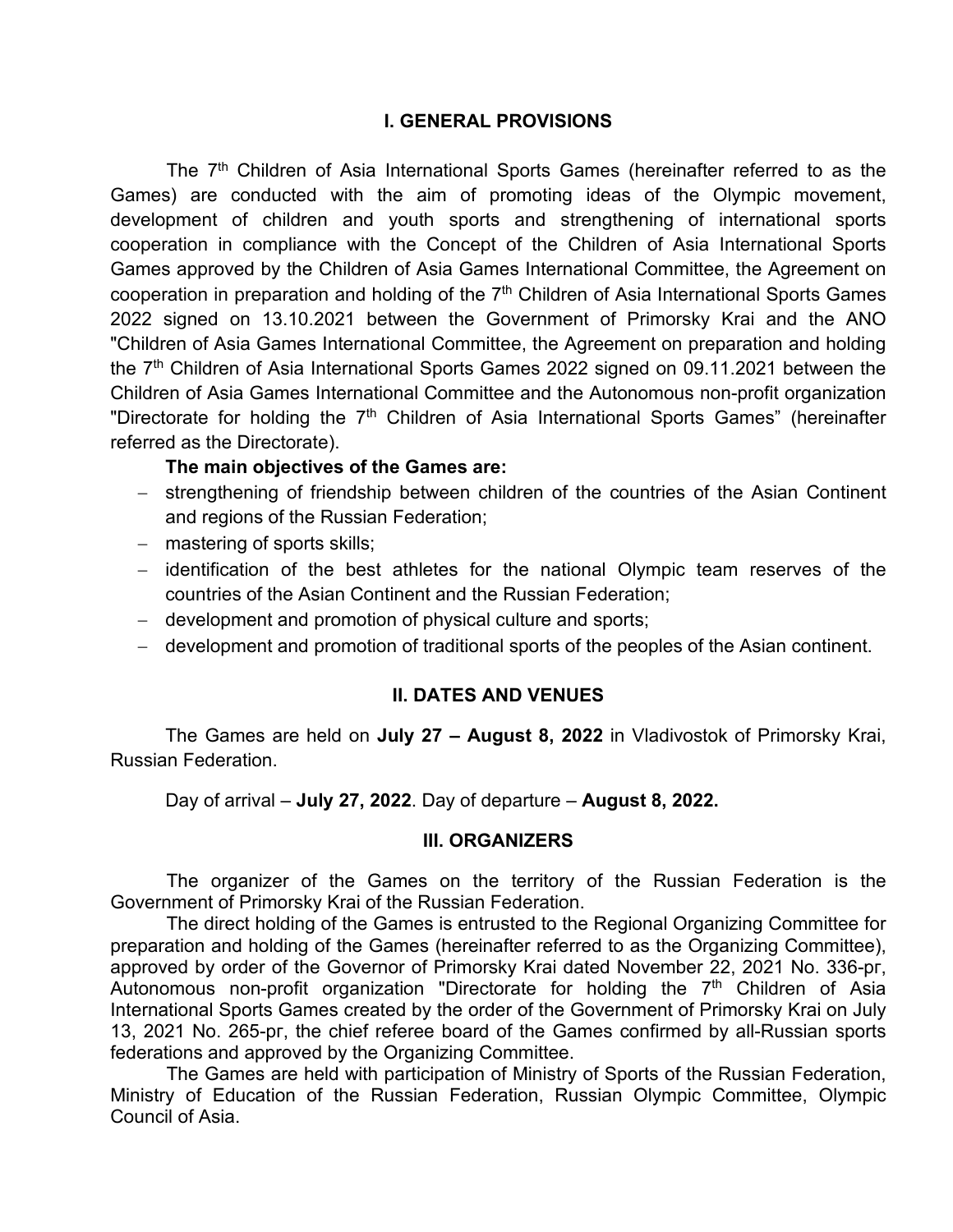### **IV. REQUIREMENTS TO PARTICIPANTS AND TERMS OF THEIR ADMISSION**

Participants admitted to the Games include united teams of the member countries of the Olympic Council of Asia (hereinafter referred to as the OCA Member Countries), countries and regions located on the Asian continent (the Republic of Azerbaijan, the Republic of Armenia, Georgia, the Republic of Turkey) (hereinafter referred to as the Countries of the Asian Continent), Far Eastern, Siberian and Ural Federal Districts of the Russian Federation, Republic of Bashkortostan\*, Republic of Tatarstan\*, and City of Moscow\* of the Russian Federation (\*in accordance with intergovernmental agreements signed with the Government of the Sakha Republic (Yakutia) of the Russian Federation), united team of the Sakha Republic (Yakutia) of the Russian Federation, and two united teams of Primorsky Krai).

Formation of the united teams from the OCA Member Countries, the Countries of the Asian Continent is carried out by the national and regional responsible bodies in the field of children and youth sports based on results of official national and regional sports competitions, while official applications for participation in the Games must be coordinated with the national Olympic committee of the applicant country.

Formation of the united teams from the Russian Federation in sports is implemented by the corresponding All-Russian sports federations based on results of official competitions held in accordance with the Unified calendar plan of interregional, All-Russian, and international sports events approved by Ministry of Sports of the Russian Federation.

Age of participants – 16 years and younger (born in 2006 and younger).

For each sport, the age of the participants is determined by the regulations of the competition in accordance with the current rules approved by the international sports federation.

Competitions in team sports: basketball (sport discipline 3x3 basketball), volleyball (sport discipline beach volleyball), football (sport discipline mini football (futsal) will be held among united teams of the OCA Member Countries, the Countries of the Asian Continent, united teams of Far Eastern, Siberian and Ural Federal Districts of the Russian Federation, Primorsky Krai and the Sakha Republic (Yakutia).

The draw for team sports is carried out by the Children of Asia Games International Committee (hereinafter – the Games International Committee) together with the Organizing Committee no later than June 27, 2022.

Participants must have uniforms and sports outfits.

For team sports, participants must have two sets of uniforms (different in color) and balls for training.

Official members of delegations and athletes must be provided with uniform sports clothing.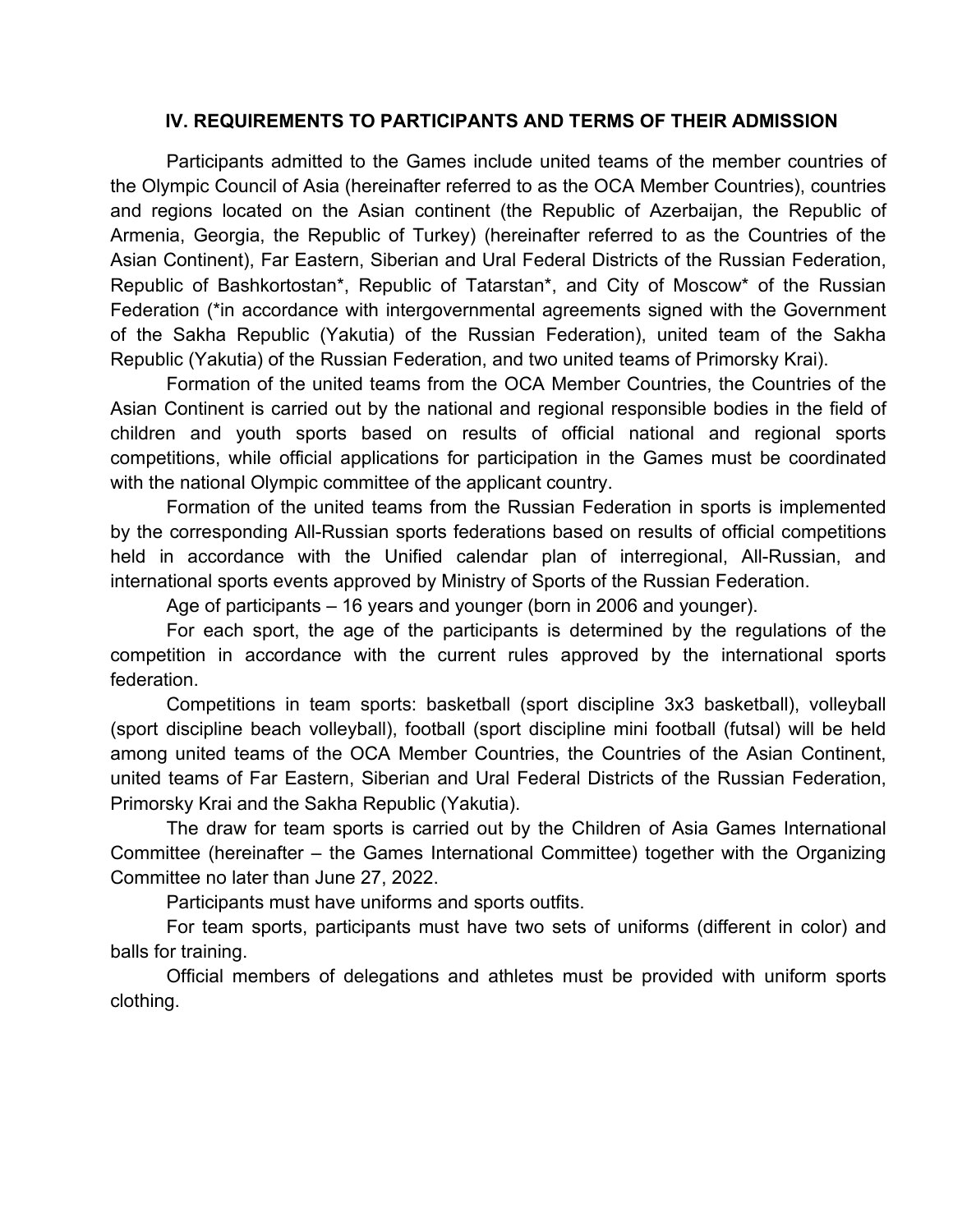## **V. SCHEDULE OF THE GAMES**

| N <sub>2</sub> | <b>Sports</b>                                                 |       | Sub-<br>total  | <b>Athletes</b>         | <b>Coaches and</b><br>other<br>specialists | <b>Team</b><br>manager | <b>Days</b>    |
|----------------|---------------------------------------------------------------|-------|----------------|-------------------------|--------------------------------------------|------------------------|----------------|
| $\mathbf 1$    | Archery                                                       | boys  | $\overline{7}$ | $\overline{2}$          |                                            | 1                      |                |
|                |                                                               | girls |                | $\overline{2}$          | 1                                          |                        | 3              |
| $\overline{2}$ | <b>Athletics</b>                                              | boys  | 33             | 13                      | 6                                          | 1                      | 4              |
|                |                                                               | girls |                | 13                      |                                            |                        |                |
| 3              | <b>Badminton</b>                                              | boys  | $\overline{7}$ | $\overline{2}$          | 1                                          | 1                      | 5              |
|                |                                                               | girls |                | $\overline{2}$          | 1                                          |                        |                |
|                | <b>Basketball (sport</b>                                      | boys  |                | $\overline{\mathbf{4}}$ | 1                                          |                        |                |
| $\overline{4}$ | discipline "3x3<br>Basketball")                               | girls | 11             | 4                       | 1                                          | 1                      | 5              |
| 5              | <b>Boxing</b>                                                 | boys  | 22             | 13                      | $\overline{2}$                             | 1                      | $\overline{7}$ |
|                |                                                               | girls |                | 5                       | 1                                          |                        |                |
| 6              | Dance Sport                                                   | boys  |                | 1                       | 1                                          | 1                      | 3              |
|                | (Breaking)                                                    | girls | 5              | 1                       | 1                                          |                        |                |
| $\overline{7}$ | Football<br>(sport discipline<br>"Mini football<br>(Futsal)") | boys  | 15             | 12                      | $\overline{2}$                             | 1                      | 10             |
| 8              | Judo                                                          | boys  | 22             | 9                       | $\overline{2}$                             | 1                      | 3              |
|                |                                                               | girls |                | $\overline{8}$          | $\overline{2}$                             |                        |                |
| 9              | Khapsagai                                                     | boys  | 8              | 6                       | 1                                          | 1                      | $\overline{2}$ |
| 10             | Kurash wrestling*                                             | boys  | 12             | 5                       | 1                                          | 1                      | $\overline{2}$ |
|                |                                                               | girls |                | $\overline{4}$          | 1                                          |                        |                |
| 11             | Mas-wrestling                                                 | boys  | $\overline{7}$ | $\overline{5}$          | 1                                          | 1                      | $\overline{2}$ |
| 12             | Rhythmic<br>Gymnastics                                        | girls | 11             | 8                       | $\overline{2}$                             | 1                      | 3              |
| 13             | Sambo                                                         | boys  | 17             | 6                       | $\overline{2}$                             | 1                      | $\overline{2}$ |
|                |                                                               | girls |                | 6                       | $\overline{2}$                             |                        |                |
| 14             | Shooting                                                      | boys  | $\overline{7}$ | $\overline{2}$          | 1                                          | 1                      | $\overline{2}$ |
|                |                                                               | girls |                | $\overline{2}$          | $\mathbf 1$                                |                        |                |
| 15             | Swimming                                                      | boys  | 23             | 8                       | $\overline{3}$                             | 1                      | $\overline{4}$ |
|                |                                                               | girls |                | $\overline{8}$          | $\overline{3}$                             |                        |                |
| 16             | Table tennis                                                  | boys  | $\overline{7}$ | $\overline{2}$          | 1                                          | 1                      | 5              |
|                |                                                               | girls |                | $\overline{2}$          | 1                                          |                        |                |
| 17             | Taekwondo (WTF)                                               | boys  | 13             | $\overline{5}$          | 1                                          | $\mathbf 1$            | $\overline{2}$ |
|                |                                                               | girls |                | $\overline{5}$          | 1                                          |                        |                |
|                | Volleyball (sport                                             | boys  | $\overline{7}$ | $\overline{2}$          | 1                                          | 1                      | $\overline{7}$ |
| 18             | discipline "Beach<br>volleyball")                             | girls |                | $\overline{2}$          | 1                                          |                        | $\overline{7}$ |
|                | Wrestling (sport                                              | boys  |                | 14                      | $\overline{4}$                             |                        |                |
| 19             | disciplines<br>"Freestyle<br>wrestling",                      | girls | 28             | $\overline{7}$          | $\overline{2}$                             | 1                      | 4              |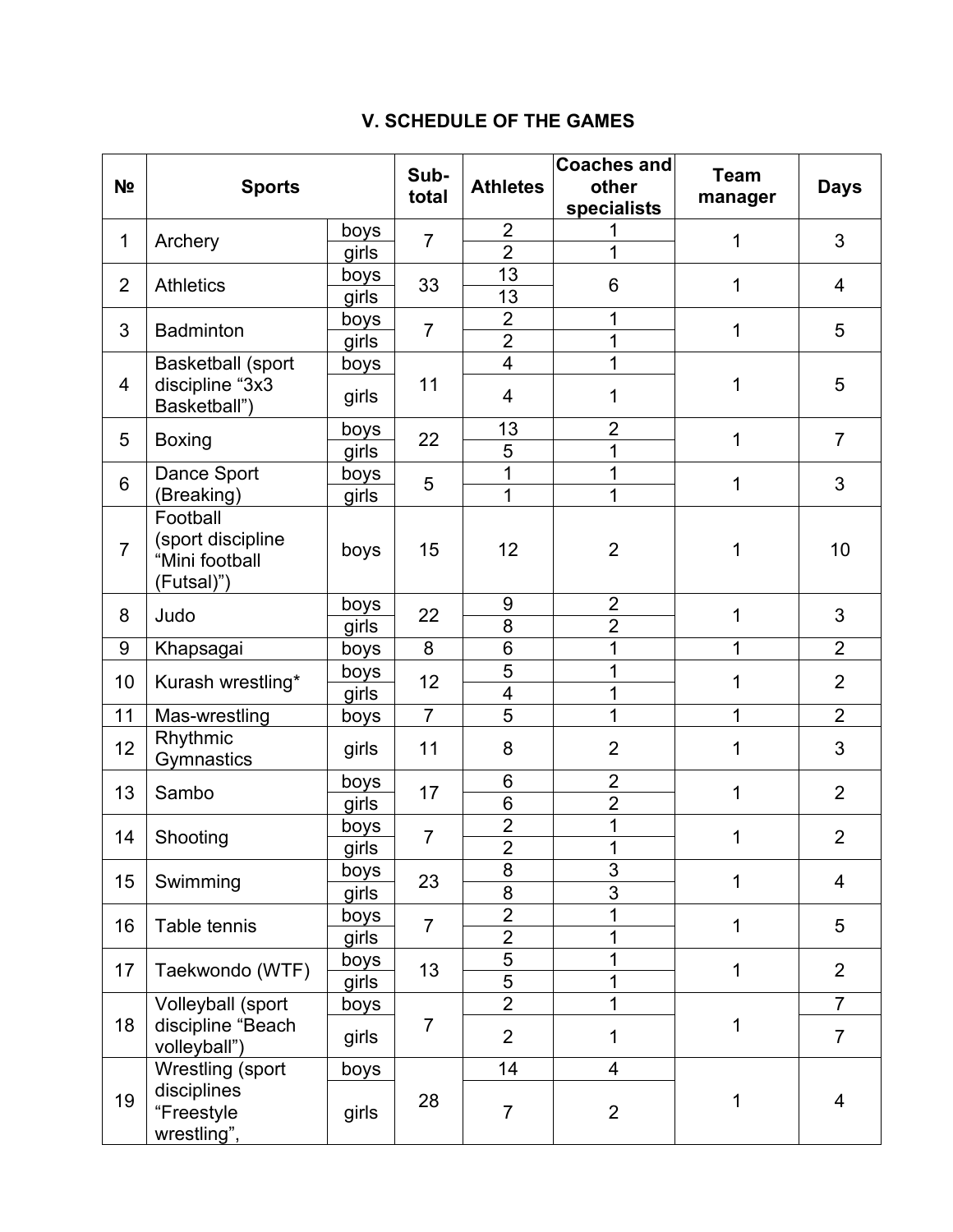| "Greco-Roman<br>wrestling") |        |     |     |    |  |
|-----------------------------|--------|-----|-----|----|--|
| Chef de Mission             |        |     |     |    |  |
|                             | Total: | 263 | 190 | 53 |  |

\*Kurash wrestling is included into the program of the Games according to the Conception of Children of Asia International Sports Games and is in the list of compulsory sports.

The exact schedule of competitions in sports included in the program of the Games will be specified in the competition regulations for each sport separately.

Competitions in sports will be held according to acting rules approved by international sports federations.

Disputable issues, appeals and protests on competition results are considered in accordance with rules of competitions by the board of appeals in each sport (in exceptional cases – by the Chief Referee Board of the Games).

Disputable issues on general matters are considered by the Organizing Committee of the Games.

Protests and appeals should be submitted in written form by team managers or heads of delegations in accordance with the rules for the sport.

In competitions of team sports: basketball (sport discipline "3x3 basketball"), volleyball (sport discipline "beach volleyball"), football (sport discipline "mini football (futsal)") competition balls are provided by the Organizing Committee of the Games.

Teams are recommended to prepare several amateur talent performances for the cultural festivals which will be held during the Games.

Referees within teams from foreign countries must have international referee categories.

### **VI. SPORTS. GENERAL REGULATIONS**

In each individual discipline, the team has the right to nominate athletes in accordance with the regulations for holding competitions in a sport (sports discipline).

In team competitions and relay races, athletes are allowed in accordance with the rules of the competition.

The sports qualification of participants in each sport is determined by the rules of the competition in accordance with the current rules approved by the international sport federation.

### **ARCHERY**

Team composition – 7 persons, including:

- − Boys 2 athletes.
- − Girls 2 athletes.
- − Coaches and other specialists no more than 2 persons.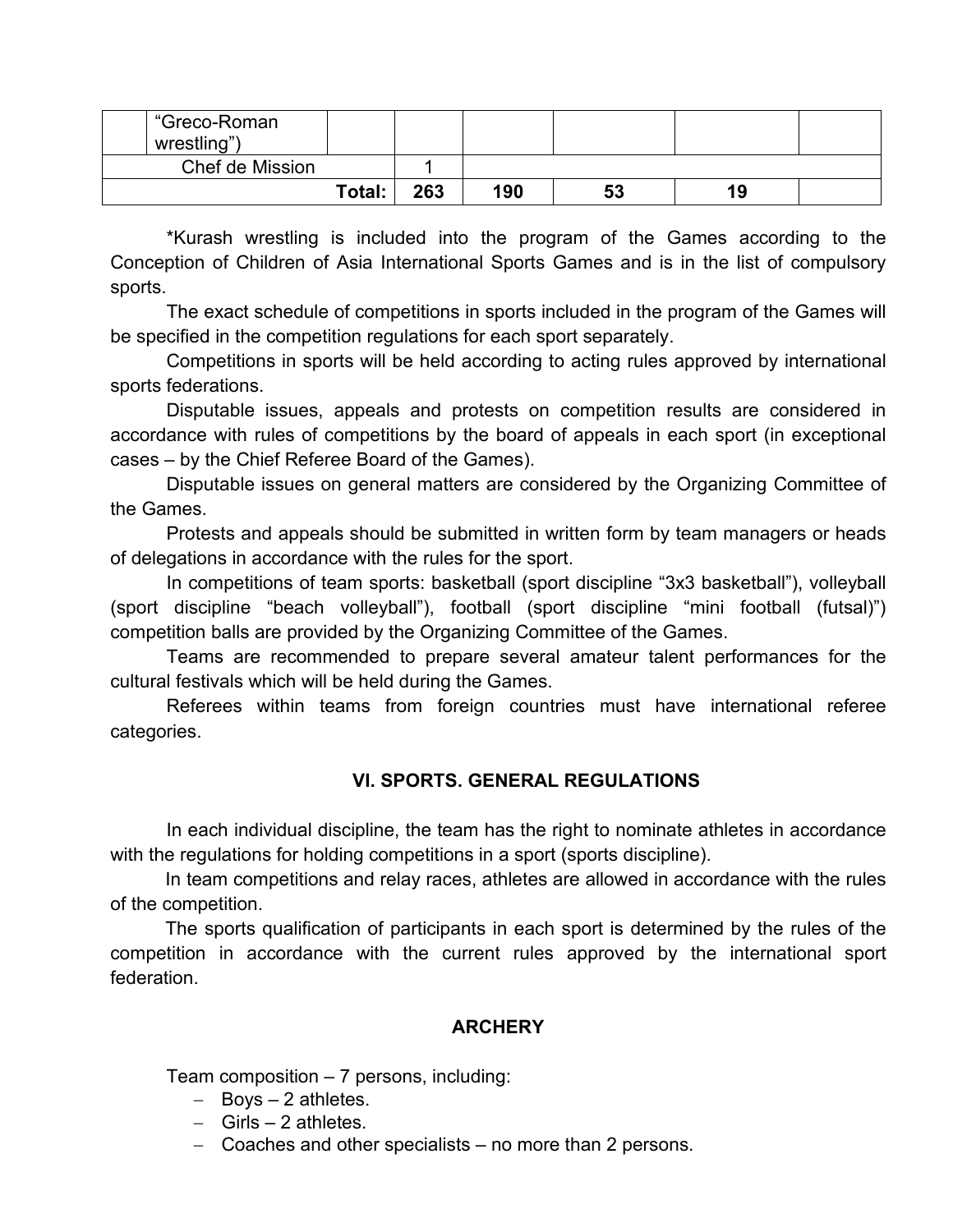− 1 team manager.

Age of participants: 16 years and younger (01.01.2006 and younger). Individual (qualification and finals) and mixed team competitions in classic bow 60 m. The winners are determined based on the results of the final rounds.

- − Classic bow 60 m (36+36 shots) + finals.
- − Classic bow 60 m mixed team (qualification + finals).

The winners are determined based on the results of the final rounds.

For the OCA Member Countries, additional 1 referee is allowed.

### **ATHLETICS**

Team composition – 33 persons, including:

- − Boys 13 athletes.
- − Girls 13 athletes.
- − Coaches and other specialists no more than 6 persons.
- − 1 team manager.

Age of participants: 14-15 years (U16) (01.01.2007 - 31.12.2008). Sports disciplines:

- − race 100 m, 200 m, 400 m, 800 m, 1500 m, 3000 m (boys, girls).
- − long jump, high jump, triple jump (boys, girls).
- − relay race 4x100 m (boys, girls), 4x400 m (boys, girls).
- − hurdles 100 m (girls), hurdles 110 m (boys), hurdles 400 m (boys, girls).
- − ethnic sports. Yakut jumps (Kylyy, Ystanga, Kuobakh) (boys, girls).

For each discipline, a team can apply for no more than two participants.

Competitions in 100 m race, 200 m race, hurdles 100 m, hurdles 110 m are held in two circles (preliminary races and the final). Final races are held in other running disciplines. In technical forms, depending on the number of participants declared for the type of program, qualifying competitions can be held.

For the OCA Member Countries, additional 1 referee is allowed.

### **BADMINTON**

Team composition – 7 persons, including:

- − Boys 2 athletes.
- − Girls 2 athletes.
- − Coaches and other specialists no more than 2 persons.
- − 1 team manager.

Age of participants – 14-15 years (01.01.2007-31.12.2008).

Individual competitions are held in next programs:

- − Single (boys).
- − Single (girls).
- − doubles (boys).
- − doubles (girls).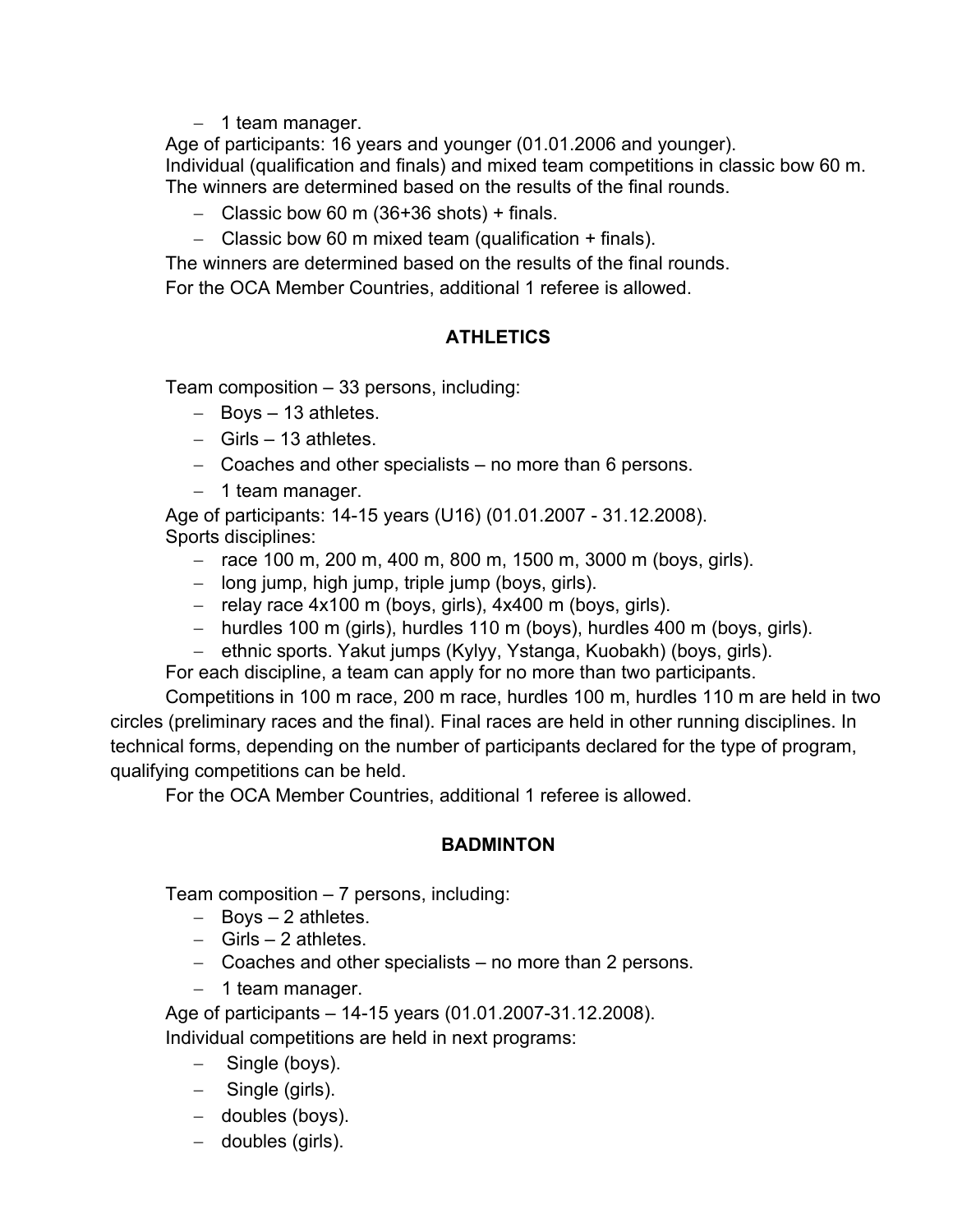− mixed doubles.

For the OCA Member Countries, additional 1 referee is allowed.

### **BASKETBALL (sport discipline "3x3 basketball")**

Team composition – 11 persons, including:

- − Boys 4 athletes.
- − Girls 4 athletes.
- − Coaches and other specialists no more than 2 persons.
- − 1 team manager.

Age of participants – 13-16 years (01.01.2006-31.12.2009).

The tournament will host 1 team of boys and 1 team of girls from each of the OCA Member Countries, the Countries of the Asian Continent, Far Eastern, Siberian and Ural Federal Districts of the Russian Federation, Primorsky Krai and the Sakha Republic (Yakutia).

For the OCA Member Countries, additional 1 referee is allowed.

### **BOXING**

Team composition – 22 persons, including:

- − Boys 13 athletes (1 athlete in each weight category).
- − Girls 5 athletes (1 athlete in each weight category).
- − Coaches and other specialists no more than 3 persons.
- − 1 team manager.

Individual competitions.

Age of participants: 15-16 years (01.01.2006-31.12.2007).

Weight categories:

- − Boys: 44-46, 48, 50, 52, 54, 57, 60, 63, 66, 70, 75, 80, over 80 kg.
- − Girls: 44-46, 50, 52, 54, 57 kg.

For the OCA Member Countries, additional 1 referee is allowed.

### **DANCE SPORT**

(sport discipline "breaking", "breaking – team competitions")

Team composition – 5 persons, including:

- − Boys 1 athlete.
- − Girls 1 athlete.
- − Coaches and other specialists no more than 2 persons.
- − 1 team manager.

Age of participants: 14-15 years (01.01.2007 - 31.12.2008).

Program of competitions: "breaking (b-boys) 1 on 1, breaking (b-girls) 1 on 1, breaking – team competitions (mixed team b-boys, b-girls) 2 on 2.

Teams are formed from participants in solo nominations.

For the OCA Member Countries, additional 1 referee is allowed.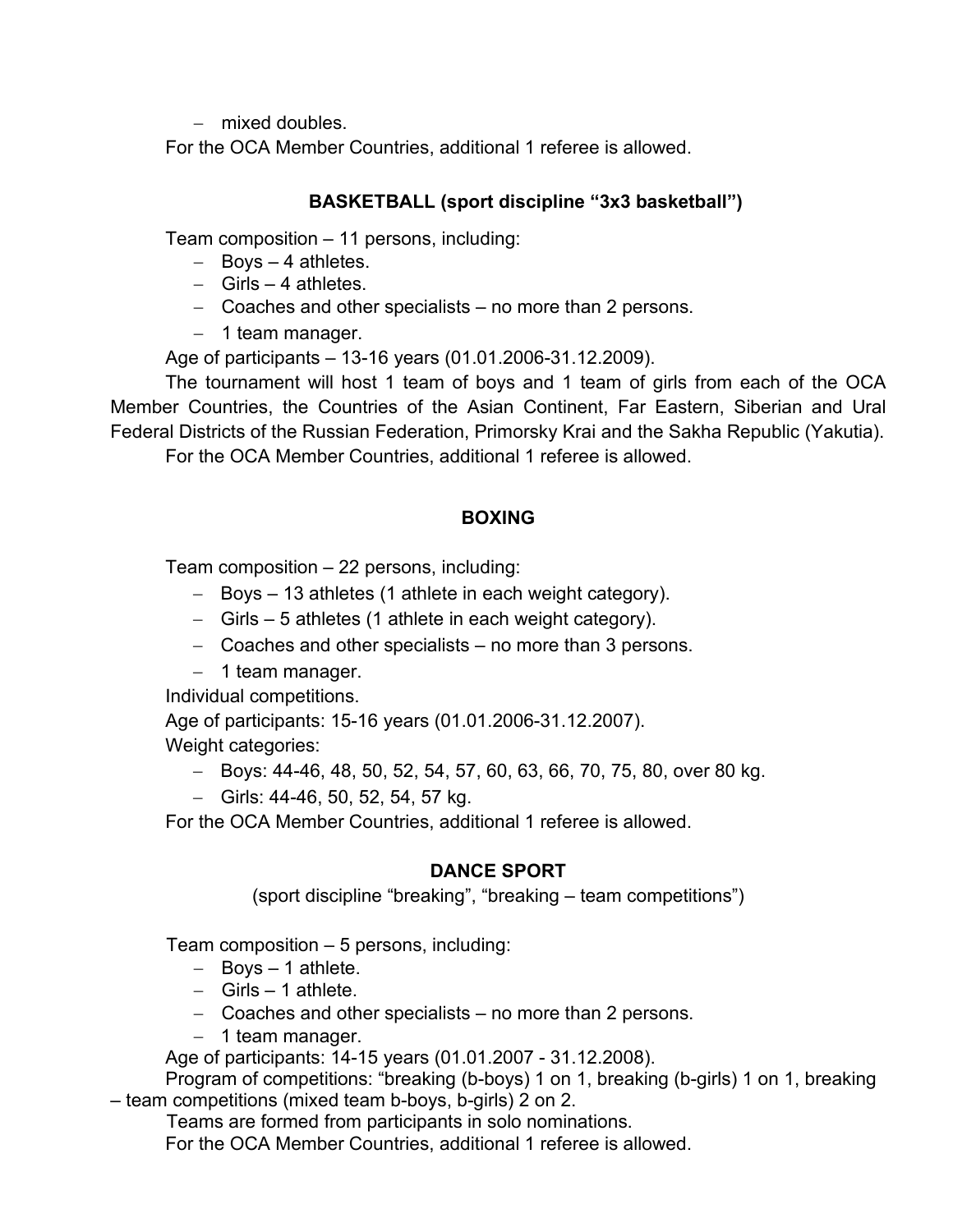### **FOOTBALL (sport discipline "mini football (futsal)")**

Team composition – 15 persons, including:

- − 12 players.
- − Coaches and other specialists no more than 2 persons.
- − 1 team manager.

Age of participants: 15-16 years (01.01.2006 - 31.12.2007).

Teams are divided into groups depending on number of participants.

Teams qualified from the group play for elimination according to the cup system.

Depending on the number of teams, the competition system can be changed.

1 team of boys from each of the OCA Member Countries, the Countries of the Asian Continent, Far Eastern, Siberian and Ural Federal Districts of the Russian Federation, Primorsky Krai and the Sakha Republic (Yakutia) participates in the tournament.

For the OCA Member Countries, additional 1 referee is allowed.

### **JUDO**

Team composition – 22 persons, including:

- − Boys 9 athletes (one in each weight category).
- − Girls 8 athletes (one in each weight category).
- − Coaches and other specialists no more than 4 persons.
- − 1 team manager.

Age of participants – 15-16 years (01.01.2006 - 31.12.2007).

Individual competitions.

Weight categories:

- − Boys: 46, 50, 55, 60, 66, 73, 81, 90, over 90 kg.
- − Girls: 40, 44, 48, 52, 57, 63, 70, over 70 kg.

For the OCA Member Countries, additional 1 referee is allowed.

### **KHAPSAGAI**

Team composition – 8 athletes, including:

- − Boys 6 athletes (one in each weight category).
- − Coaches and other specialists no more than 1.
- − 1 team manager.

Age of athletes: 15-16 years (01.01.2006 - 31.12.2007).

Weight categories: 45, 50, 55, 62, 70, over 70 kg.

Competitions are individual, conducted according to the current rules approved by the Khapsagai Wrestling Federation of the Sakha Republic (Yakutia).

### **KURASH**

Team composition – 12 athletes, including:

− Boys – 5 athletes (one in each weight category).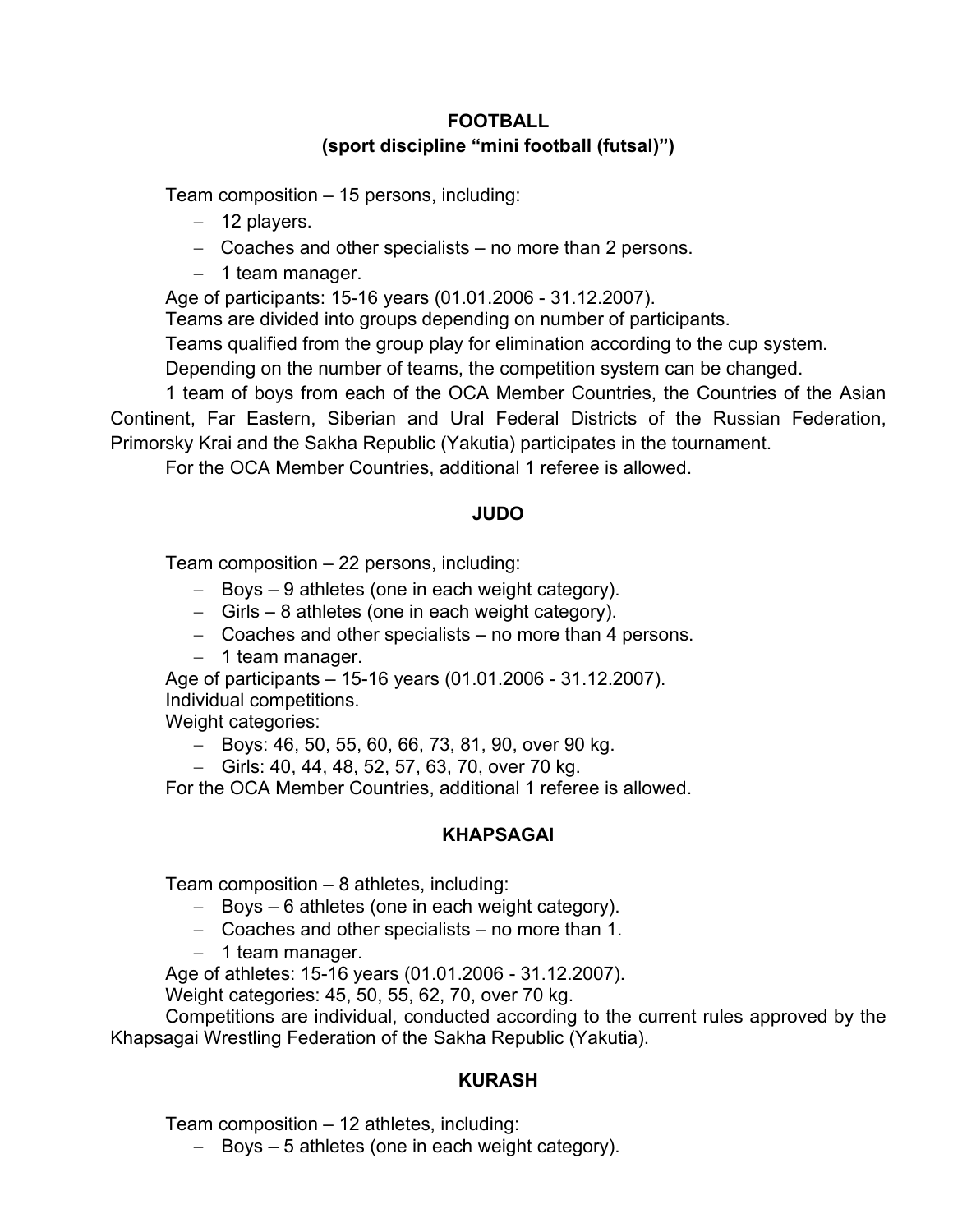- − Girls 4 athletes (one in each weight category).
- − Coaches and other specialists 2.
- − 1 team manager.

Age of athletes: 14-15 years (01.01.2007 - 31.12.2008). Weight categories:

− Boys: 42, 50, 60, 71, 83 kg.

− Girls: 36, 44, 57, over 63 kg.

Competitions are individual, conducted according to the knock-out system without repechage fight.

Competitions are held according to the current rules approved by the International Kurash Association (IKA).

For the OCA Member Countries, additional 1 referee is allowed.

### **MAS WRESTLING (STICK PULLING)**

Team composition – 7 persons, including:

- − Boys 5 athletes.
- − Coaches and other specialists no more than 1 person.
- − 1 team manager.

Age of participants: 15-16 years (01.01.2006 - 31.12.2007).

Weight categories:

- Boys: 50, 60, 70, 80, over 80 kg.

Competitions are individual, held according to the current rules approved by the International Mas Wrestling Federation.

Competitions are held with elimination after two defeats.

For the OCA Member Countries, additional 1 referee is allowed.

### **RHYTHMIC GYMNASTICS**

Team composition – 11 persons, including:

- − 8 girls (6 girls in team exercises, 2 girls in individual exercises).
- − Coaches and other specialists no more than 2 persons.
- − 1 team manager.

Age of participants: 13-15 years (01.01.2007 - 31.12.2009).

Competition program: individual – hoop, ball, clubs, ribbon; team – 5 skipping ropes, 5

balls

For the OCA Member Countries, additional 1 judge BREVE IV, III cat. is allowed.

### **SAMBO**

Team composition – 17 persons, including:

- − Boys 6 athletes (1 in each weight category).
- − Girls 6 athletes (1 in each weight category).
- − Coaches and other specialists no more than 4 persons.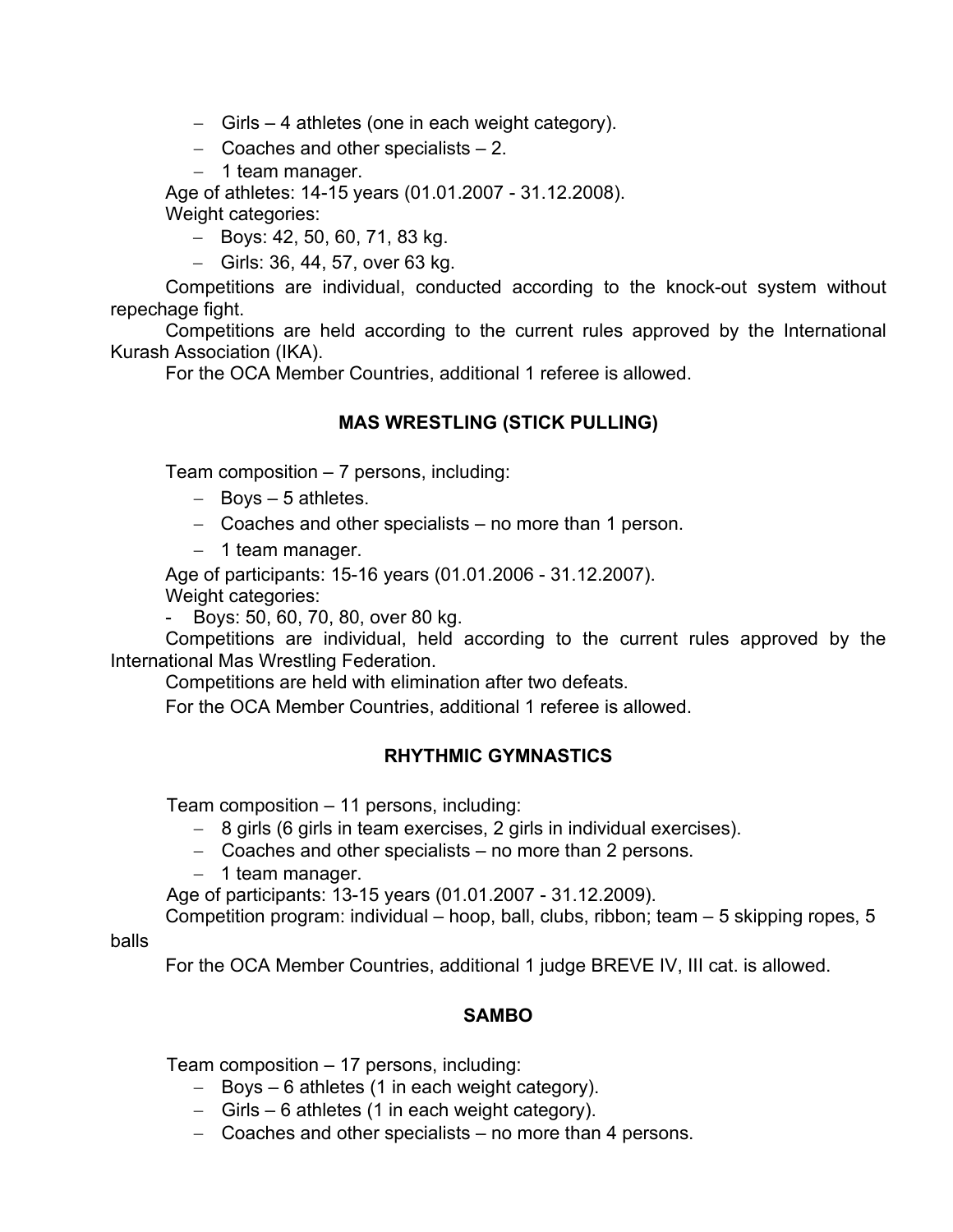− 1 team manager.

Age of participants: 14-16 years (01.01.2006-31.12.2008).

Individual competitions.

Weight categories:

- Boys: 46, 49, 53, 58, 64, 79 kg.

- Girls: 41, 44, 47, 54, 59, 65 kg.

For the OCA Member Countries, additional 1 referee is allowed.

### **SHOOTING**

Team composition – 7 persons, including:

- − Boys 2 athletes (1 athlete in exercise).
- − Girls 2 athletes (1 athletes in exercise).
- − Coaches and other specialists no more than 2 persons.
- − 1 team manager.

Individual competitions.

Age of participants: 16 years and younger (01.01.2006 and younger).

- Exercises among boys: Air Rifle 60, 10 m, 60 shots standing; Air Pistol 60, 10 m., 60 shots.
- Exercises among girls: Air Rifle 60, 10 m., 60 shots standing; Air Pistol 60, 10 m., 60 shots standing.
- Air Rifle mixed team, Air Rifle, 10 m., mixed team.
- Air Pistol mixed team, Air Pistol, 10 m., mixed team

Winners in the individual events are determined in each exercise.

For the OCA Member Countries, additional 1 referee is allowed.

### **SWIMMING**

Team composition – 23 persons, including:

- Boys 7 athletes.
- Girls 7 athletes.

Age of participants:

- Boys 15-16 years (01.01.2006 31.12.2007).
- Girls 13-14 years (01.01.2008-31.12.2009).

Open water swimming:

- Boys 1 athlete
- $Girls 1$  athlete

Age of participants:

- Boys and girls 14-15 years (01.01.2007-31.12.2008)
- Coaches and other specialists no more than 6 persons.

1 team manager.

Sports disciplines:

− Freestyle 50 m boys, girls 100 m boys, girls 200 m boys, girls 400 m boys, girls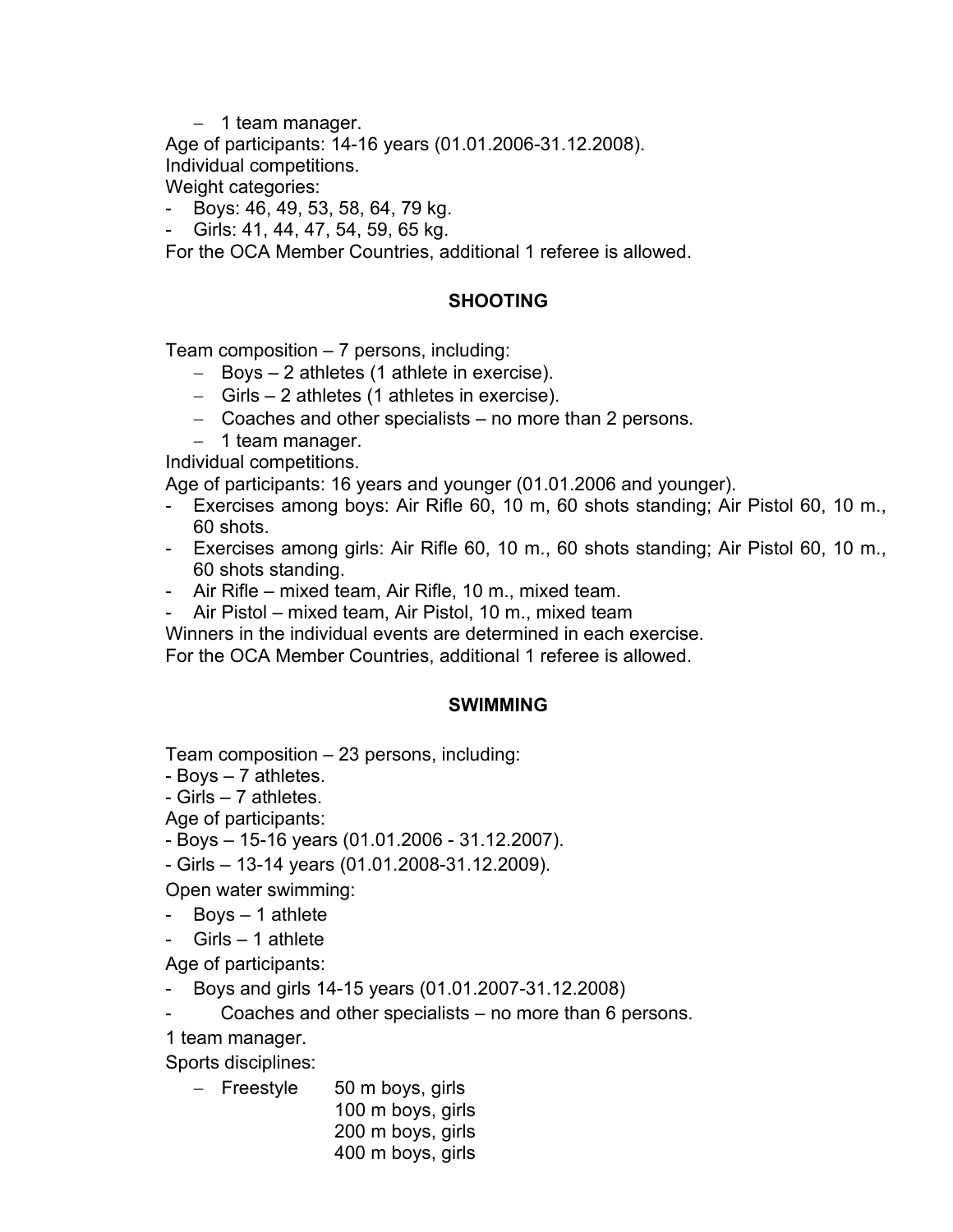1500 m boys, 800 m girls

- − Backstroke 100 m boys, girls 200 m boys, girls
- Butterfly 100 m boys, girls 200 m boys, girls
- Breaststroke 100 m boys, girls 200 m boys, girls
- − Medley 200 m boys, girls 400 m boys, girls
- Relay 4x100 m freestyle, boys, girls 4x100 m medley, boys, girls 4x200 m freestyle, boys, girls
- − Open water swimming

5 km. freestyle, boys, girls

For the OCA Member Countries, additional 1 referee is allowed.

#### **TABLE TENNIS**

Team composition – 7 persons, including:

- − Boys 2 athletes.
- − Girls 2 athletes.
- − Coaches and other specialists no more than 2 persons.
- − 1 team manager.

Age of participants – 14-16 years (01.01.2006 - 31.12.2008). Individual competitions, held in the following disciplines:

- − Single (Boys).
- − Single (Girls).
- − Doubles (Boys).
- − Doubles (Girls).
- − Mixed doubles

For the OCA Member Countries, additional 1 referee is allowed.

### **TAEKWONDO (WTF)**

Team composition – 13 persons, including:

- − Boys 5 athletes (1 athlete in each weight category).
- − Girls 5 athletes (1 athlete in each weight category).
- − Coaches and other specialists no more than 2 persons.
- − 1 team manager.

Age of participants: 15-16 years (01.01.2006 - 31.12.2007). Individual competitions.

Weight categories: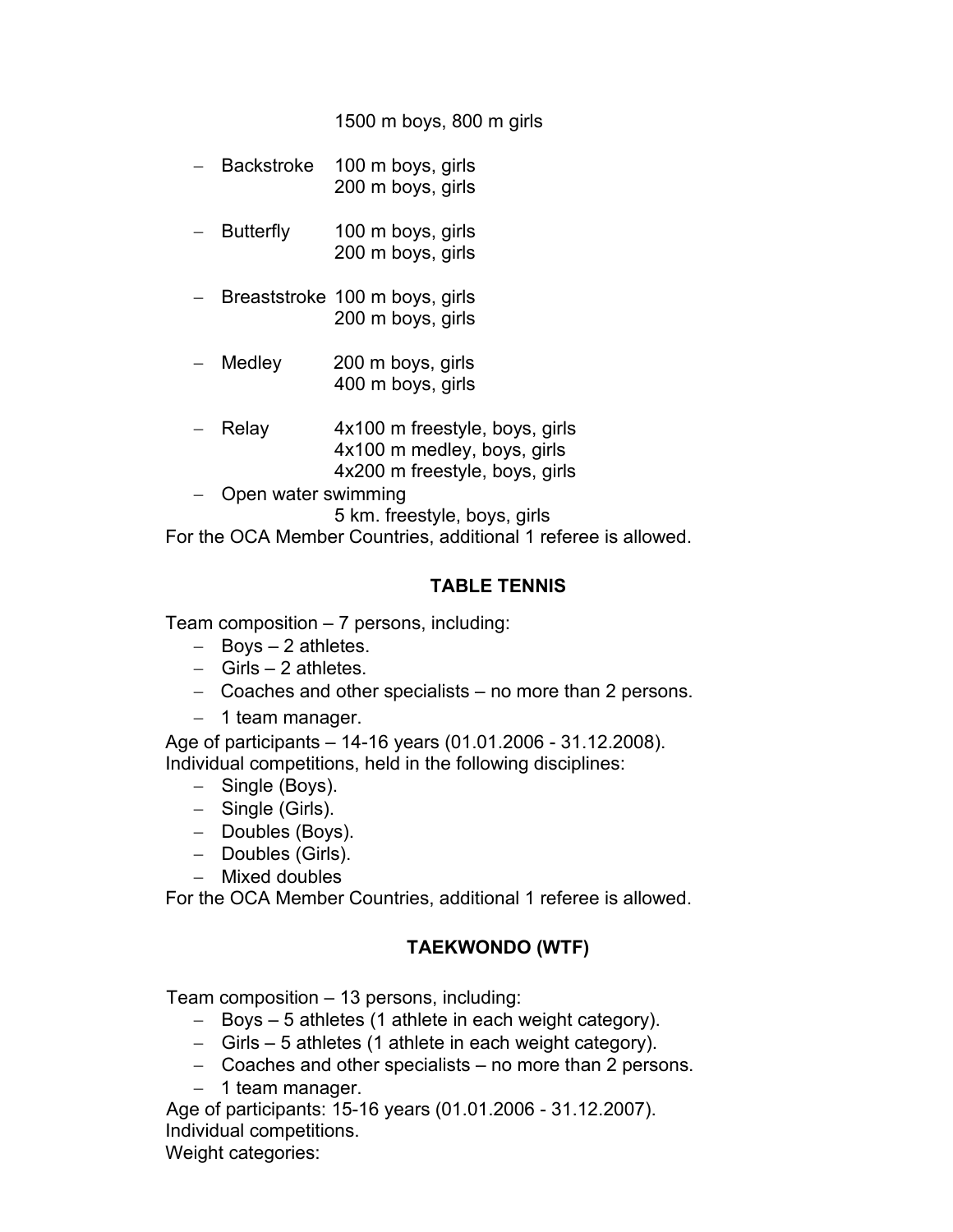- − Boys: 48, 55, 63, 73, over 73 kg.
- − Girls: 44, 49, 55, 63, over 63 kg.

Competitions are held according to the Olympic system (two third places). For the OCA Member Countries, additional 1 referee is allowed.

### **VOLLEYBALL (sport discipline "beach volleyball")**

Team composition – 7 persons, including:

- − Boys 2 athletes.
- − Girls 2 athletes.
- − Coaches and other specialists no more than 2 persons.
- − 1 team manager.

Age of participants: 16 years and younger (01.01.2006 and younger)

1 team from each of the OCA Member Countries, the Countries of the Asian Continent, Far Eastern, Siberian and Ural Federal Districts of the Russian Federation, Primorsky Krai and the Sakha Republic (Yakutia) participates in the tournament.

For the OCA Member Countries, additional 1 referee is allowed.

#### **WRESTLING**

(sport disciplines "freestyle wrestling" and 'Greco-Roman wrestling')

Team composition – 28 persons, including:

- − Freestyle, boys 7 athletes (1 athlete in each weight category).
- − Freestyle, girls 7 athletes (1 athlete in each weight category).
- − Greco-Roman, boys 7 athletes (1athlete in each weight category).
- − Coaches and other specialists no more than 6 persons.
- − 1 team manager.

Individual competitions.

Age of participants: boys and girls 14-15 years (01.01.2007-31.12.2008).

Athletes under 13 years (01.01.2009-31.12.2009) allowed upon presentation of a certificate of admission to the competition.

Weight categories:

Freestyle:

- − Boys: 38, 44, 52, 57, 62, 68, 85 kg.
- − Girls: 33, 39, 46, 50, 54, 62, 66 kg.

Greco-Roman:

− Boys: 35, 38, 44, 52, 62, 75, 92 kg.

For the OCA Member Countries, additional 1 referee is allowed.

### **VII. CONDITIONS OF RESULTS**

The Games' competitions include:

- − individual championship.
- − team championship.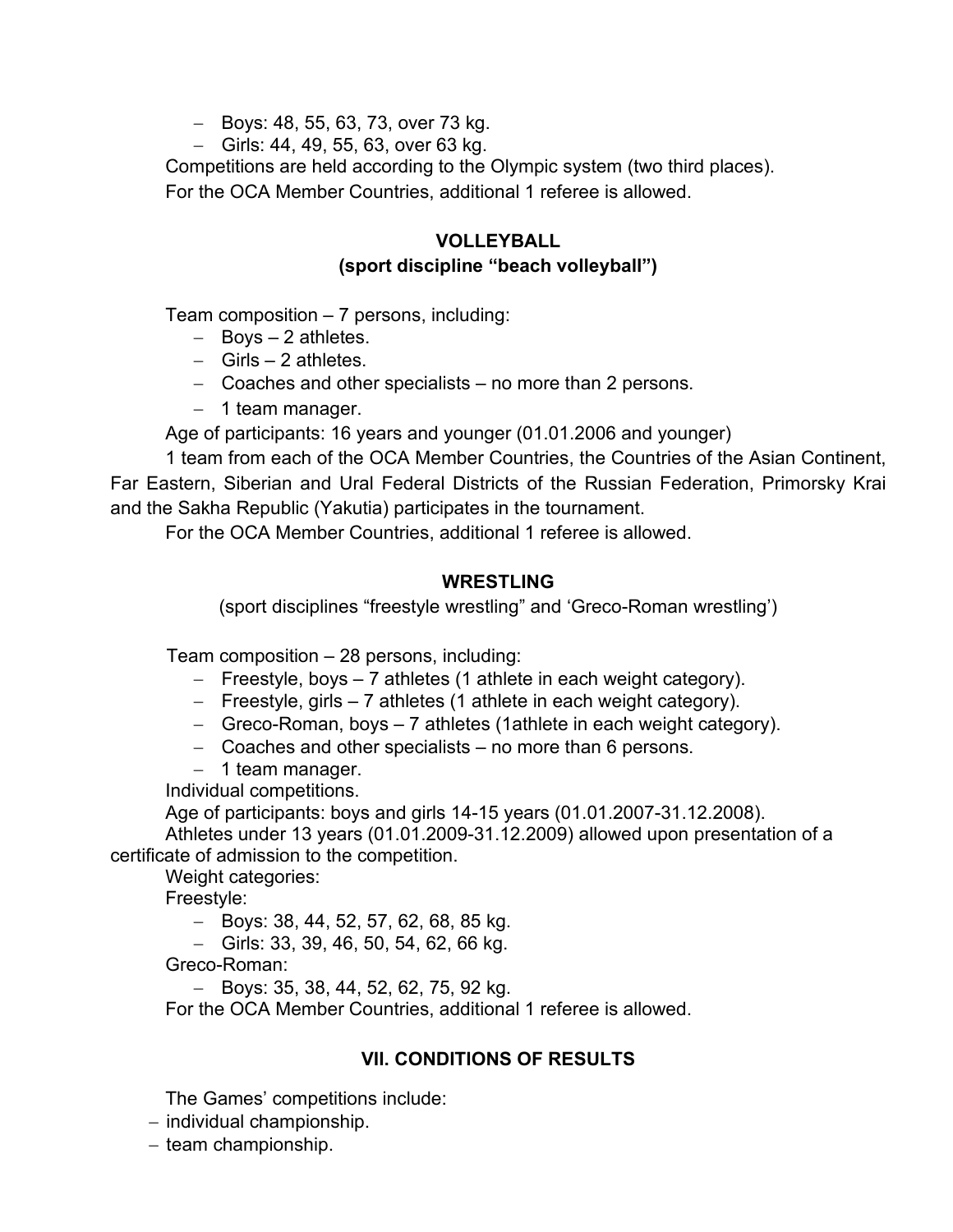Winners in individual and team championships of the Games are determined according to the rules of holding competitions in various sports and regulations of sport competitions. The Games are held without determining general team place.

#### **VIII. AWARDING**

Athletes who win 1st-3rd places in individual competitions in sports disciplines are awarded with medals, diplomas and memorable souvenirs of the Organizing Committee.

Teams who win 1st-3rd places in team sports are awarded with cups and diplomas. Participants of the teams are awarded with medals, diplomas, and memorable souvenirs of the Organizing Committee.

Coaches who have trained winners in individual and team sports and winning teams in team sports are awarded medals and diplomas of the Organizing Committee.

Organizing Committee establishes additional prizes for team members.

#### **IX. FINANCIAL CONDITIONS**

Financial support for the costs of holding the Games is carried out on the basis of equity co-financing by the Ministry of Sport of the Russian Federation, the Ministry of Education of the Russian Federation, the Government of Primorsky Krai and at the expense of funds raised from extrabudgetary sources.

Financial support for the costs of holding the Games is carried out by the Ministry of Sports of the Russian Federation, the Ministry of Education of the Russian Federation at the expense of the federal budget allocations provided for by it in the federal law on the federal budget for the next financial year and planning period.

Financial provision of expenses for holding the Games is carried out by the Government of the Primorsky Krai at the expense of budgetary allocations provided for in the regional law on the regional budget for the next financial year and planning period.

Directions for spending these funds are determined according to the consolidated cost estimate for holding the Games.

Expenditures for delegating teams and participants to the Games (travel costs to and from the host city, daily allowances, insurance) are provided by the delegating organizations.

Meals and accommodation of foreign teams are provided by the Organizing Committee.

#### **X. SAFETY AND SECURITY OF TEAMS AND SPECTATORS**

Safety of participants and spectators of the competitions is carried out in accordance with the requirements of the Safety Rules for conduct of official sports competitions, approved by the Decree of the Government of the Russian Federation dated April 18, 2014 No. 353, by order of the Ministry of Internal Affairs of the Russian Federation dated November 17, 2015 No. 1092 "On approval of the Requirements to certain infrastructure facilities of the venues for official sports competitions and the technical equipment of stadiums to ensure public order and public safety".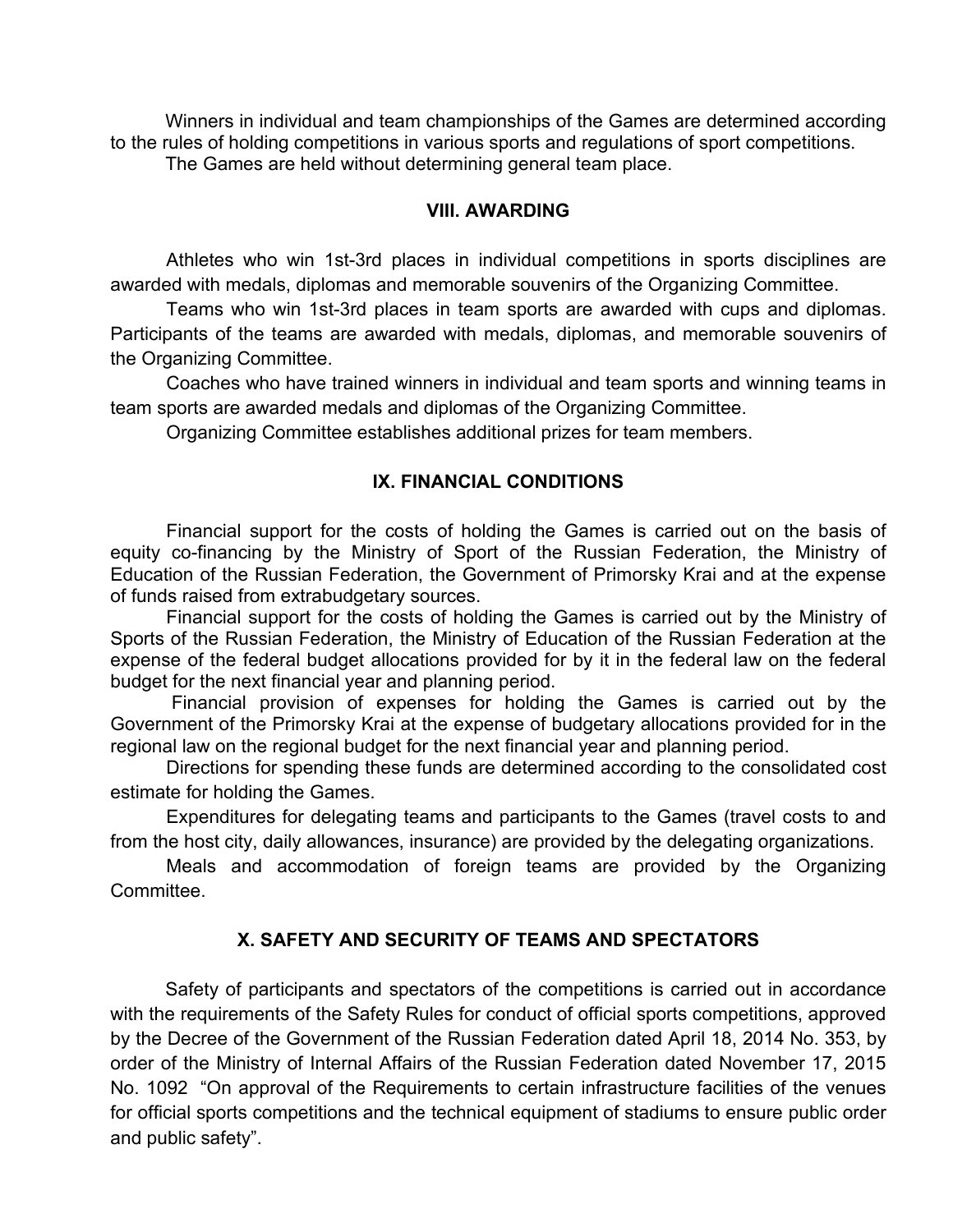The sports events will be held in sports venues and grounds that are included in the All-Russian Register of sports venues in accordance with Federal Law of December 4, 2007 #329-ФЗ "On physical culture and sports in the Russian Federation".

#### **XI. MEDICAL ARRANGEMENT**

Provision of medical care is carried out in accordance with the order of the Ministry of Health of the Russian Federation as of October 23, 2020 No. 1144н "On approval of the procedure for organizing the provision of medical care to persons involved in physical culture and sports (including preparation and conduct of physical culture and sports events), including the procedure for medical examination of persons wishing to undergo sports training, engage in physical culture and sports in organizations and (or) fulfill the standards of tests (tests) of the All-Russian physical culture and sports complex "Ready for Labor and Defense" (GTO) and forms of medical reports on admission to participation in physical culture and sports events.

### **XII. INSURANCE OF PARTICIPANTS**

Participation of athletes in the Games is subject to the presence of the original copy of an insurance agreement: insurance from accidents and of life and health, which is presented to the Credentials Committee for each participant. All members of the sports delegation are subject to insurance.

Insurance of participants of the Games is carried out at the expense of the budgets of the constituent entities of the Russian Federation and extra-budgetary funds in accordance with the current legislation of the Russian Federation, as well as at the expense of the sending organization.

Conditions of insurance related to organization of the Games are provided for by the Agreement on preparation and holding the 7<sup>th</sup> Children of Asia International Sports Games 2022 signed on 09.11.2021 between the Children of Asia Games International Committee and the Autonomous non-profit organization "Directorate for holding the  $7<sup>th</sup>$  Children of Asia International Sports Games.

### **XIII. APPLICATION FOR PARTICIPATION**

Confirmations of participation in the Games are submitted to the Games International Committee until February 1, 2022.

Preliminary applications by number (Appendix #1 to the Regulations) to participate in the Games should be submitted to the Children of Asia Games International Committee not later than March 1, 2022. Official applications by number (Appendix #2 to the Regulations) should be submitted to the Organizing Committee not later than April 1, 2022, to the following email address: [vladivostok2022@cagic.org.](mailto:vladivostok2022@cagic.org)